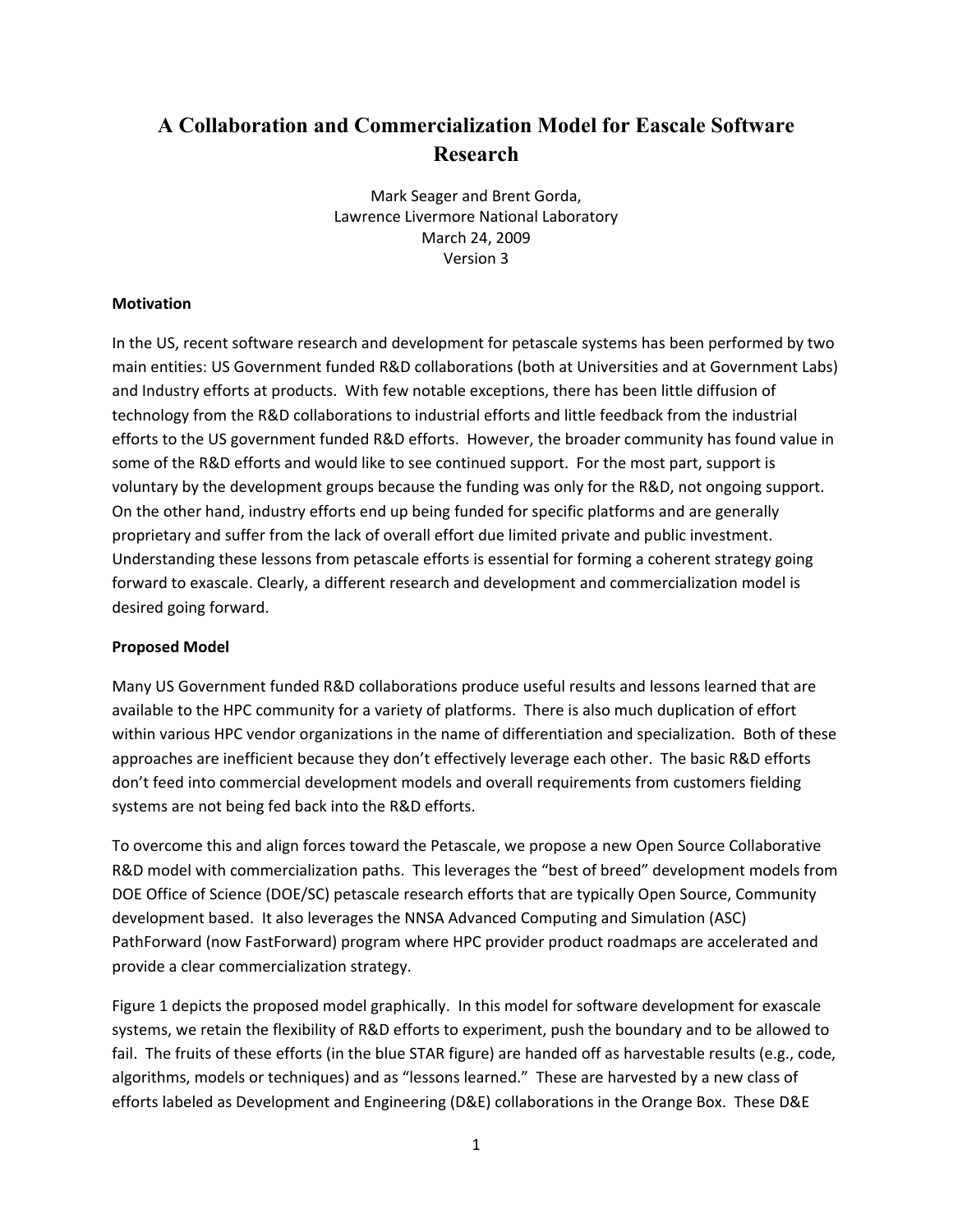ASC
PathForward‐like
efforts
include
a
commercialization
path
should
the
results
be
successful.

These products
are
then
delivered
and
supported
on
various
HPC
systems
by
the
providers
of
these commercial technologies (e.g., system software by system vendors and ISV products such as code development tools). The key difference is the management and funding model for these efforts. Rather than separate independent efforts in R&D, D&E, Products and Support, we propose they be linked. Funding agencies for the D&E collaborations (E.g., ASC and DARPA) should participate as contributors in the R&D efforts (e.g., DOE SC and NSF). That is, the R&D organizations should continue to lead the R&D portions, but include contributions from organizations that focus on the D&E collaborations. Likewise, R&D organizations should contribute to the D&E funding planning and execution in the D&E efforts. As vendor partners contribute to the D&E collaborations, natural commercialization
strategies
will
emerge.

Vendor
partners
should
also
be
included,
when
appropriate, in
the
R&D
collaborations.



Figure 1: A new software development model for exascale systems couples basic R&D with commercial effort so leverage the **best
of
both
worlds.**

In all cases, linkages between stages should be valued as part of the project selection process in order to incentivize the migration of technology from R&D to D&E and ultimately into products and services. Naturally some R&D proposals could be formed without D&E collaboration paths, but may be selected for funding based on the strength of the technical merits. In other words, the model should be flexible, but
encourage
and
incentivize
technology
migration.

A side effect of this strategy is that at every stage of migrating technology from left to right in Figure 1, there
is
a
corresponding
opportunity
to
shape
the
agenda
of
upstream
events
by
migrating
challenges, requirements and "Lessons learned" in counter flow direction (right to left in Figure 1).

There
is
a
large
gap
between
what
has
been
developed
for
current
100s
of
teraFLOP/s
Linux
clusters
and 1-20 petaFLOP/s systems that have been delivered or are on the horizon. The larger system comes with huge requirements in terms of scalable systems software and file systems; Reliability Availability and Serviceability (RAS); programming models and application resiliency. It is important that the community consider multiple passes through the process depicted in Figure 1 be attempted before fielding exascale systems
in
2018
and
beyond.

## **MAIN
PRINCIPLES**